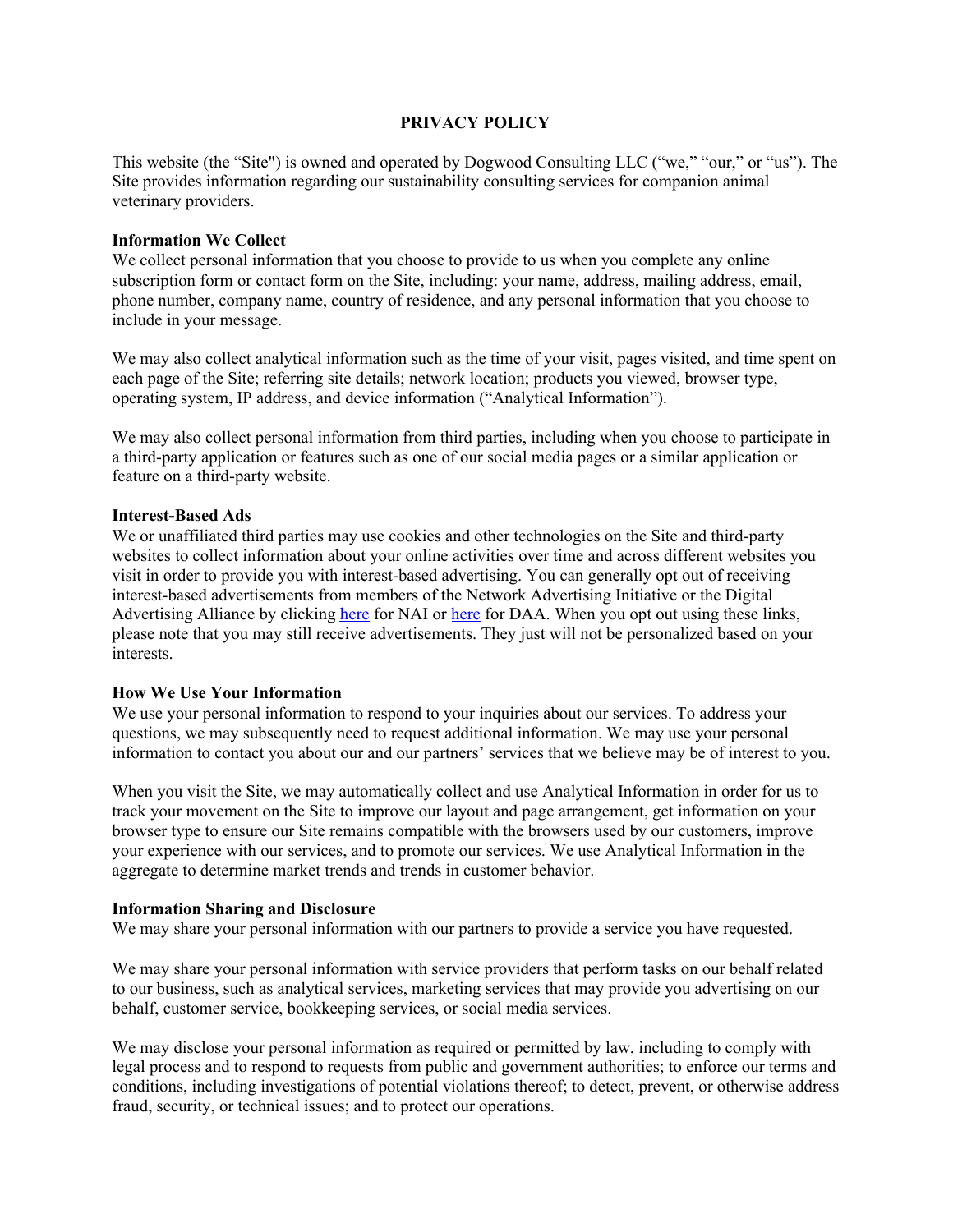We may share or disclose your personal information with your consent.

Your personal information may also be shared with a company that acquires our business, whether through merger, acquisition, bankruptcy, dissolution, reorganization, or other similar transaction or proceeding.

# **Your Choices**

You may limit collection of certain of your personal information by not sharing it with us. However, it's important to remember that if you limit the collection of your information, we might not be able to respond to your questions.

We store your information for as long as necessary to fulfill the purposes outlined in this Privacy Policy, unless a longer period is permitted or required by law.

# **Cookies**

We use "cookies," a small text file transferred to your device, along with similar technologies (e.g., internet tag technologies, web beacons, embedded scripts) to help provide you a better, more personalized user experience. These technologies are used to:

- Make the user experience more user friendly;
- Remember your preferences (e.g., browsing language, usage preferences); or
- Help us understand and improve how visitors use our Site, including which of our pages are viewed most frequently.

The Options/Settings section of most internet browsers will tell you how to manage cookies and other technologies that may be transferred to your device, including how to disable such technologies. You can disable our cookies or all cookies through your browser settings. Please be advised that disabling cookies through either method may impact features of the Site.

We use the following cookies:

- Strictly necessary cookies that are required for the operation of our website
- Analytical/performance cookies that allow us to recognize and count the number of visitors, see how visitors move around our website, and help us improve the way our website works
- Functionality cookies that enable us to personalize our content for you

The use of third-party cookies is not covered by our Privacy Policy. We do not have access to or control over these cookies

# **Do Not Track**

Some internet browsers incorporate a "Do Not Track" feature that signals to websites you visit that you do not want to have your online activity tracked. Given that there is not a uniform way that browsers communicate the "Do Not Track" signal, the Site does not currently interpret, respond to or alter its practices when it receives "Do Not Track" signals.

## **Links to Social Media**

Our Site may contain links to social networking and other websites that are operated and controlled by third parties. We do not take responsibility for the content or the privacy practices employed by such other websites. Unless otherwise stated, any information you share with any such third-party website will be collected by that party and not us, and will be subject to that party's privacy policy (if any) and not this Privacy Policy. We have no control over, and shall not be responsible for, that party's use of the information you provide to them.